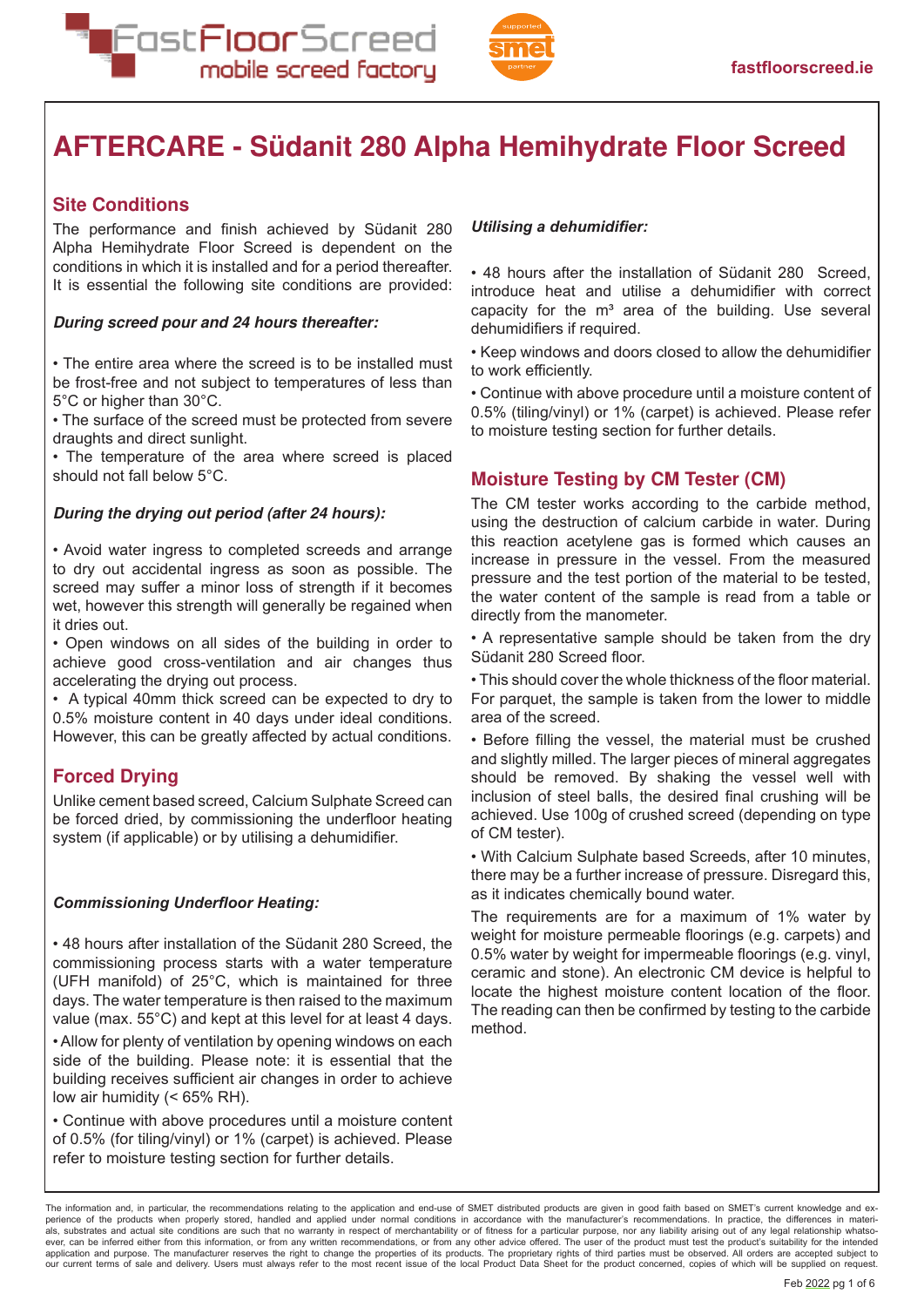



The British Standard for testing a base to receive a resilient floor covering is to use a hair hygrometer to the method defined in BS8203: 2001. This provides a non destructive test method and will give results for Relative Humidity near to 75% (which is the usual required limit for floor finishes). Above this level of moisture, the hair hygrometer may not always provide a meaningful reading. For correct results, the BS8023 method must be strictly adhered to, including the use of a correctly sized and insulated box sealed to the floor, a sufficiently long test for equilibrium to be reached and the use (where appropriate) of an impervious sheet around the instrument.

If a cement based adhesive or smoothing compound is required, the surface of the screed must be sealed first using an appropriate acrylic or expoxy based primer/ sealer as directed. A minimum of 2 no. coats is usually essential. Please refere to the tiling paragraph for further information.

In general, surface applied DPM systems do not stop the passage of moisture, they actually allow the passage of moisture from the screed to the floor finishes, but at a greatly reduced and controlled rate. It will always be best practice and economical to dry the screed rather than use a surface DPM. However, because of time constraints or site conditions, Südanit Calcium Sulphate Screeds can be covered with a Surface DPM, providing certain criteria are met.

Care must be taken regarding the amount of moisture trapped in the screed, as this will have an effect on the strength gain. Applying a moisture suppressing Surface DPM will effectively cap the strength of the screed, thus it should not be applied until the screed has gained sufficient strength in order to install floor finishes.

Without forced drying methods of the screed (as earlier), the screed should be at least 4 weeks cured before applying a Surface DPM. Moisture content must be < 1.5% CM or 87% RH, tested as described earlier.

When forced dried using underfloor heating, observe recommendations. When the maximum temperature value has reached (max. 55°C), it should be held at this level for at least 24 hours, before allowed to cool to normal room temperature. Any possible laitance or contamination should be removed using grinding or sanding techniques.

Moisture content must be < 1.5% CM or 87% RH, tested as described earlier. We recommend the use of Merlin Barrier Coat as DPM. Merlin Barier Coat has a successful track record using their Surface DPM on Calcium Sulphate Screeds for decades. Please use Merlin Barier Coat as directed by the manufacturer. Merlin Barier Coat is available in 5kg units from Smet Building Products Ltd.

It is imperative the correct tile adhesive is used when installing large format floor tiles. The type and size of the tile or stone used determines the type of adhesive required. Floor Screeds in bathrooms and wet rooms must always be tanked, prior to installing tiles (see page 5 & 6 for guidance).

We recommend the following High Crystalline Water Binding adhesives in combination with an Acrylic Primer for successful and trouble free installation of large format (> 0.2 m<sup>2</sup> ) tiles (System I). When using standard rapid set floor tile adhesives we recommend the use of an epoxy primer as directed (System II). For natural stone, terracotta, glass, resin- and cement-bonded tiles always consult SMET for additional technical advice.

#### **Floor tiling to BS 5385-3 Ceramic Tiles**

When floor screed is dry and moisture content is confirmed by conducting a moisture test. As Sudanit 280 screed has no surface laitance, sanding is not required. However ensure the floor screed is clean, free of dust, grease, paint or any other impurities that may prevent adhesion.

**1.** Prime the floor screed using Sopro GD 749 Acrylic Primer as directed, ensure the screed is fully sealed by proper film formation.

**2.** Use Sopro VarioFlex® HF 420 or Sopro Varioflex® Silver 419 Tile Adhesive. Always use the butter and float method - ensuring 100% adhesive coverage of your large format tile by applying a contact layer of adhesive on the back of the tile, followed by placement of the tile into a prepared combed adhesive bed using a 10mm serrated trowel.

**Note:** Movement joints in the screed, should always be followed through with a movement joint in the tiles. A proprietary movement joint, or soft (silicone) joint should be used.

**3.** Use Sopro DF 10 Designer Grout for tile 1-10mm joints to ensure brilliantly coloured joints with a lasting appeal. Should your tiling contractor require any technical advice, please contact SMET.

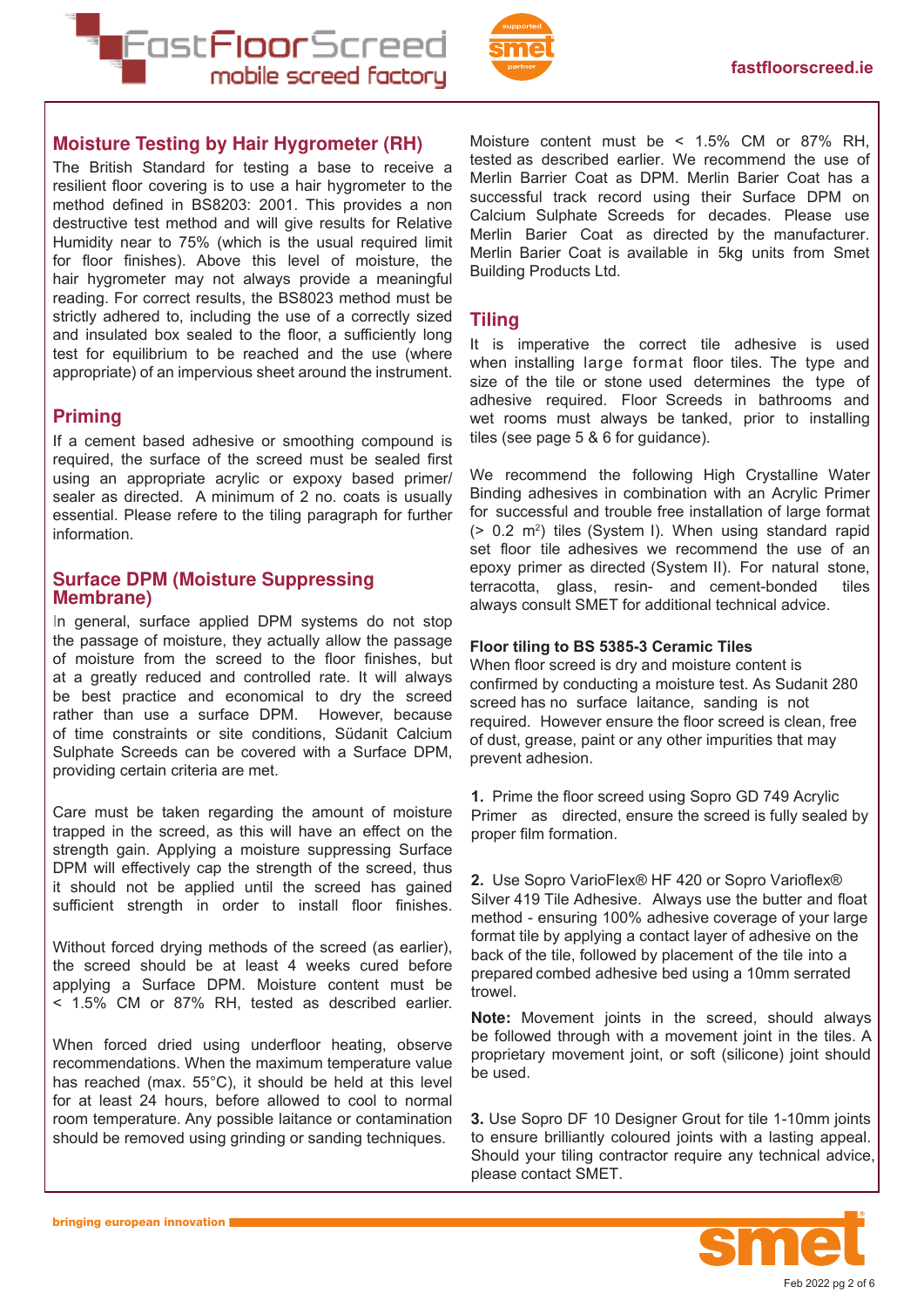System I Laying of large-format ceramic fully vitrified stoneware units on Calcium Sulphate Floor Screeds

**1** Prime the floor screed using Sopro GD 749 Acrylic Primer as directed, ensuring the screed is fully sealed by proper film formation.

Sme

2 Use Sopro VarioFlex<sup>®</sup> HF 420 or Sopro VarioFlex® Silver 419 Tile Adhesive.

Always use the butter and float method ensuring 100% adhesive coverage of your large format tile by applying a contact layer of adhesive on the back of the tile.

**3** Follow by placement of the tile into a prepared combed adhesive bed using a 10mm serated trowel.

4 Use Sopro DF 10 Designer Grout for tile 1-10mm joints to ensure brilliantly coloured joints with a lasting appeal.





bringing european innovation

FOR MORE INFORMATION CONTACT: Smet Building Products Ltd. 93A Belfast Road | Newry | BT34 1QH | Northern Ireland T: +44 (0)28 3026 6833 ROI: +353 (0) 1697 8586 E: info@smetbuildingproducts.com smetbuildingproducts.com or smet.ie



SRP OIGBC Marketplace+







Feb 2022 pg 3 of 6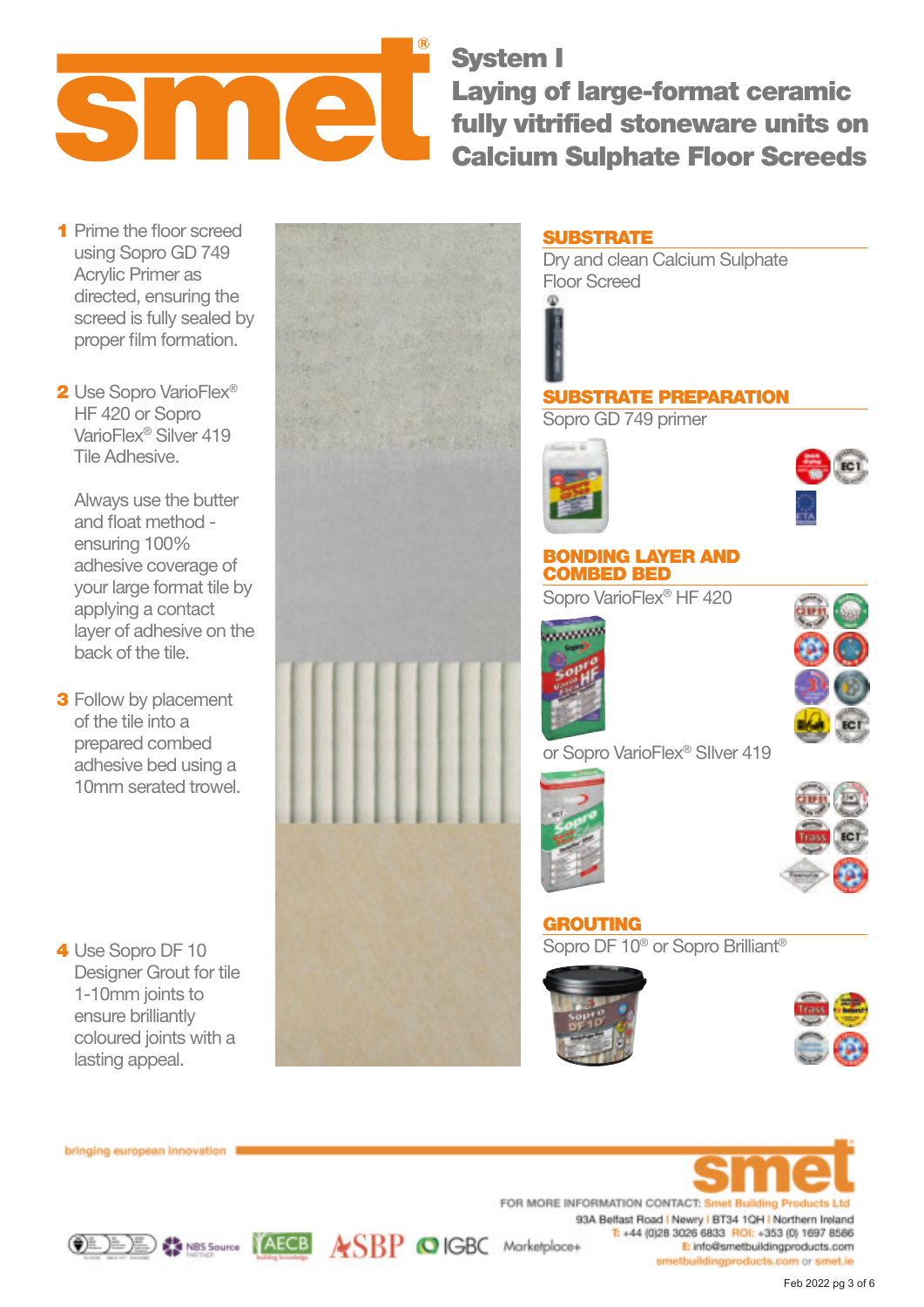System II Sma Laying of large-format ceramic fully vitrified stoneware units on Calcium Sulphate Floor Screeds

- **1** Prime the floor screed using Sopro SG 602 Resin Primer Sealer as directed, ensuring the screed is fully sealed by proper film formation.
- 2 Use Sopro FF 450 Standard Set or Sopro FF 451 Rapid Set Tile Adhesive.

Always use the butter and float method ensuring 100% adhesive coverage of your large format tile by applying a contact layer of adhesive on the back of the tile.

**3** Follow by placement of the tile into a prepared combed adhesive bed using a 10mm serated trowel.

4 Use Sopro DF 10 Designer Grout for tile 1-10mm joints to ensure brilliantly coloured joints with a lasting appeal.



# **SUBSTRATE**

Dry and clean Calcium Sulphate Floor Screed

# SUBSTRATE PREPARATION Sopro SG 602 Primer Sealer



# BONDING LAYER AND COMBED BED

Sopro FF 450 Adhesive



or Sopro FF 451 Adhesive





GROUTING Sopro DF 10® or Sopro Brilliant®





bringing european innovation

FOR MORE INFORMATION CONTACT: Smet Building Pro-93A Belfast Road | Newry | BT34 1QH | Northern Ireland T: +44 (0)28 3026 6833 ROI: +353 (0) 1697 8586 CEE Marketplace+ E: info@smetbuildingproducts.com smetbuildingproducts.com or smet.ie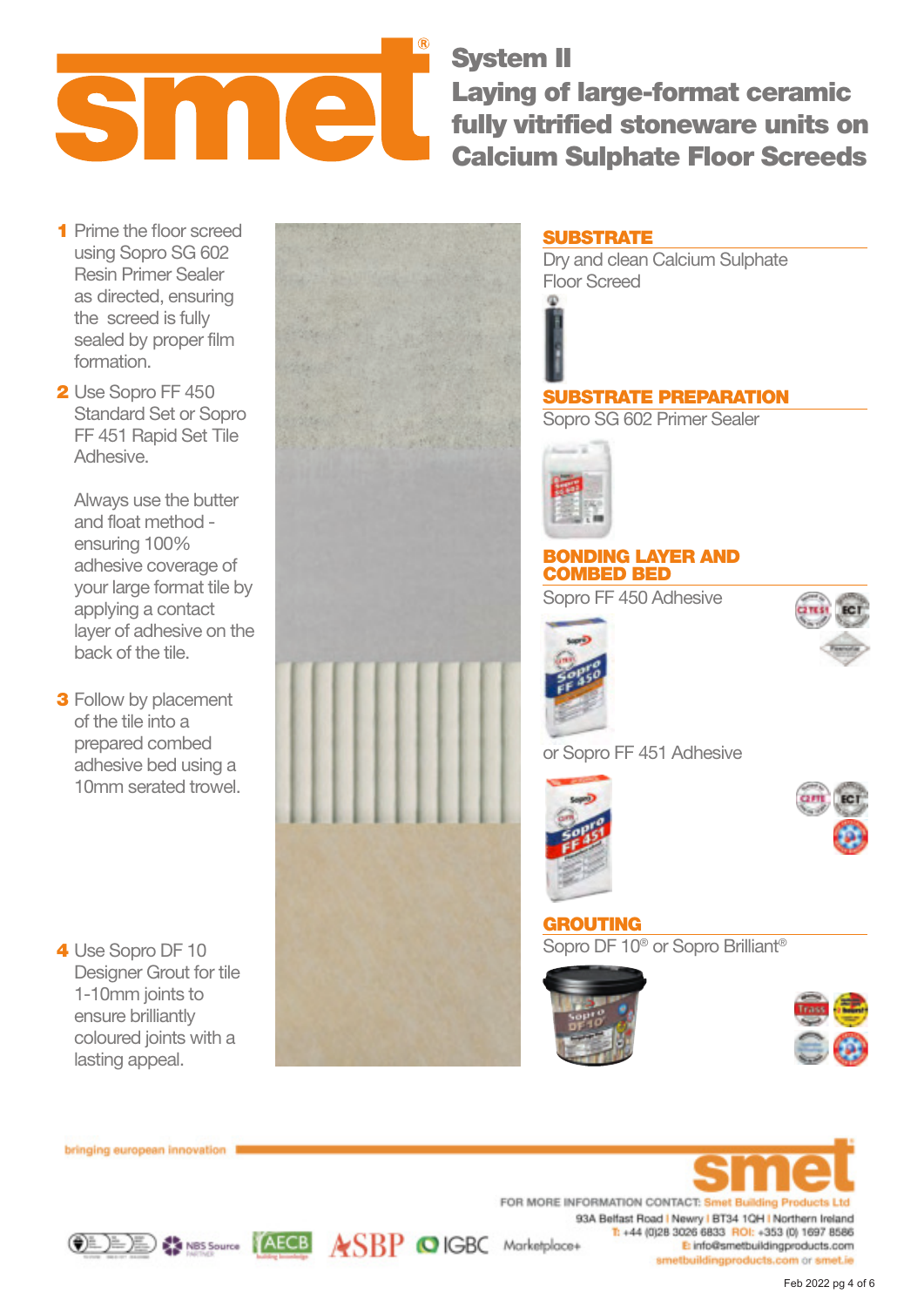

# Composite waterproofing/ tanking with tiled finish



# SYSTEM COMPOSITION PRODUCT RECOMMENDATION





Sopro GD 749 Sopro SG 602 Primer Sealer



Sopro DSF 523 (W0-I to W2-I only)

Sopro FDF (W0-I and W-I only)



Sopro FF 450





Sopro DF 10 Sopro FL plus



Sopro DMW 090 and Sopro DMB 091



DB 438



Sopro DE 014/015



Sopro Sanitary Silicone